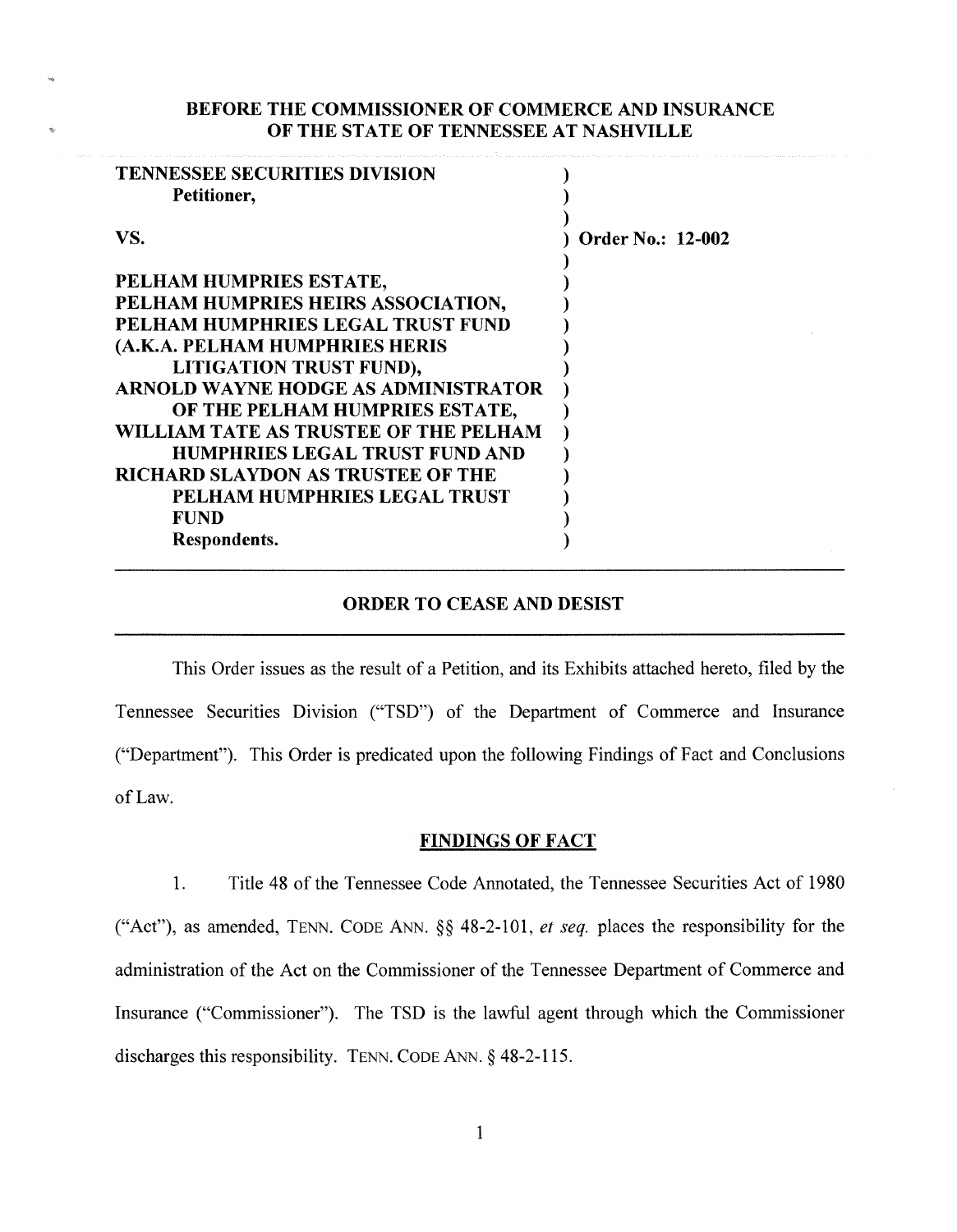2. The TSD is authorized to bring this action based on a finding by the Commissioner that the action is in the public interest, necessary for the protection of investors and consistent with the purposes fairly intended by the policy and provisions of the Act. TENN. CODE ANN.§ 48-2-116(b).

3. Respondent the Pelham Humphries Estate ("Estate") is the legal estate of the late Pelham Humphries as established by the Chancery Court for Carter County, Tennessee at Elizabethton on August 24, 1994. [Exhibit 1]

4. Respondent the Pelham Humphries Heirs Association ("PHHA") was a Tennessee corporation incorporated on February 24, 1986, that became inactive due to being administratively dissolved on October 8, 2007. [Exhibit 2]

5. Respondent the Pelham Humphries Legal Trust Fund, a.k.a. the Pelham Humphries Litigation Trust Fund, ("Trust Fund") was a DBA designation for the PHHA used for capital and fundraising efforts to support the Estate litigation.

6. Respondent Arnold Wayne Hodge ("Hodge"), current Administrator of the Estate, 1s a citizen and resident of Smith County, Tennessee, residing at 101 Gills Branch Lane, Gordonsville, Tennessee 38563. Hodge was co-administrator along with Roy Feathers ("Feathers") of the Estate beginning on August 7, 2000 [Exhibit 3] and became sole administrator of the Estate upon the death of Feathers in 2006. [Exhibit 4] (Feathers had previously been co-administrator, along with Nadine Decker ("Decker") and B. Vandenberg Hall, Esq., ("Hall") of the original Pelham Humphries Estate in Washington County, Tennessee, from its inception in 1988 until 1994 when the Estate was reestablished in Carter County, Tennessee. [Exhibit 5])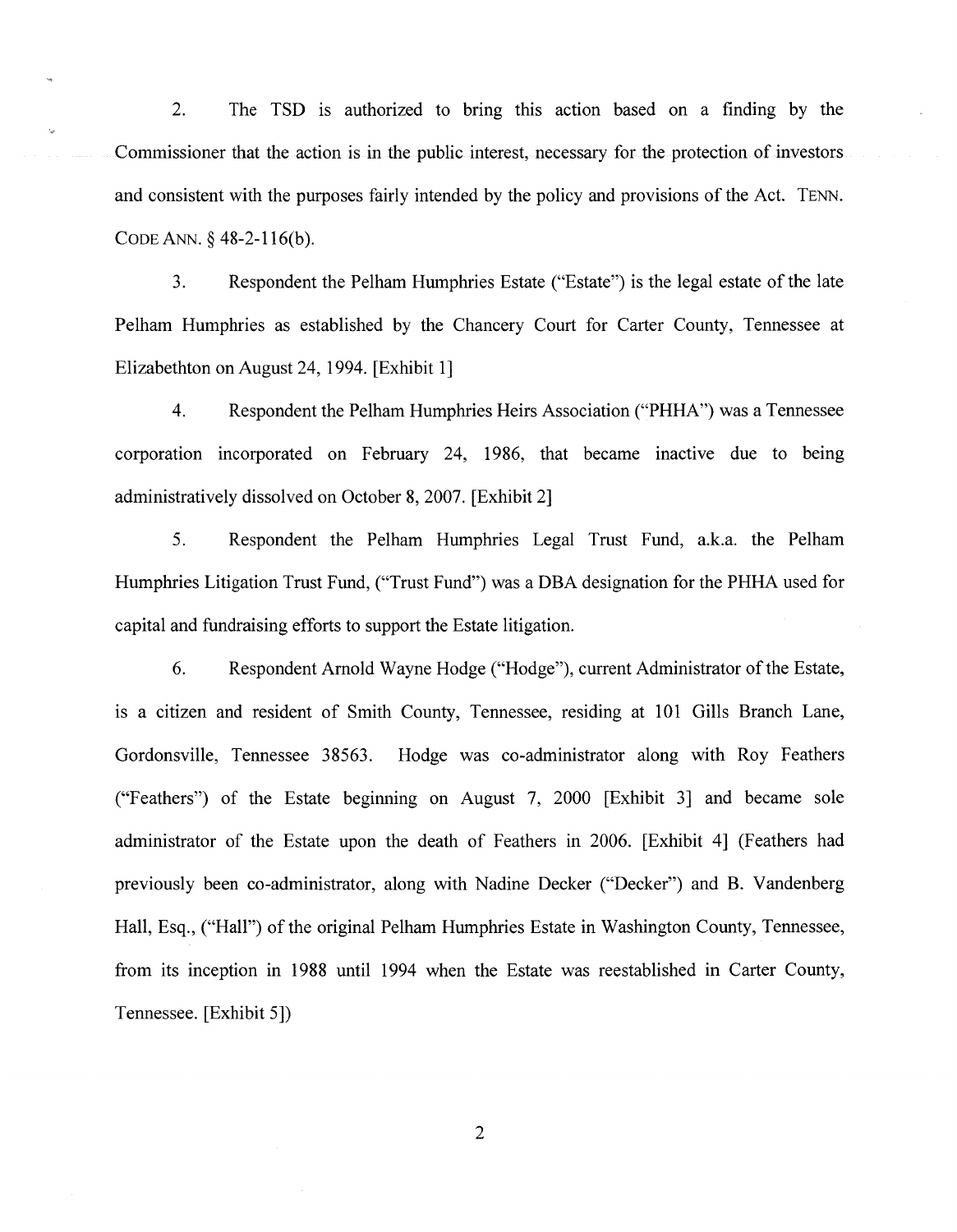7. Respondent William Tate ("Tate"), investor and Trustee of the Trust Fund, is a citizen and resident of Davidson County, North Carolina, residing at 121 Lee Smith Road, Lexington, North Carolina 27292.

8. Respondent Richard Slaydon ("Slaydon"), investor and Trustee of the Trust Fund, is a citizen and resident of Forsyth, North Carolina, residing at 206 Barney Road, High Point, North Carolina 27265.

9. At all times relevant to the current investigation, Tate and Slaydon conducted the capital and fundraising efforts on behalf of the Estate through the Estate, the PHHA and the Trust Fund.

10. Pelham Humphries is a long-deceased Tennessee resident who obtained a land grant from the Mexican government in the year 1835 in what is now the State of Texas. In 1901, one of the richest reserves of oil in the world was discovered on this property, which is currently known as the Spindletop Oil Field. Despite a long history of legal precedent holding that Pelham Humphries lost title to the property as a result of adverse possession, Feathers, Hodge and other heirs and purported heirs of Pelham Humphries believe that they are still the true owners of the property and are therefore seeking to have their rights to the property and its' attendant mineral rights recognized and restored to them by a court of law. The Investigation revealed that Feathers solicited money to fund litigation of this matter from Pelham Humphries heirs, purported heirs and others, promising an excessive rate of return. [Exhibit 6, paragraph  $4$  – page 2]

11. From its inception in 1988 until 1992, Feathers, Decker and Hall, utilizing Feathers' home, raised money for the funding of the Estate administration and litigation by selling interests in the litigation to heirs of the Estate, potential heirs and others. The interests in the litigation constitute an investment contract and therefore a security that under the Act must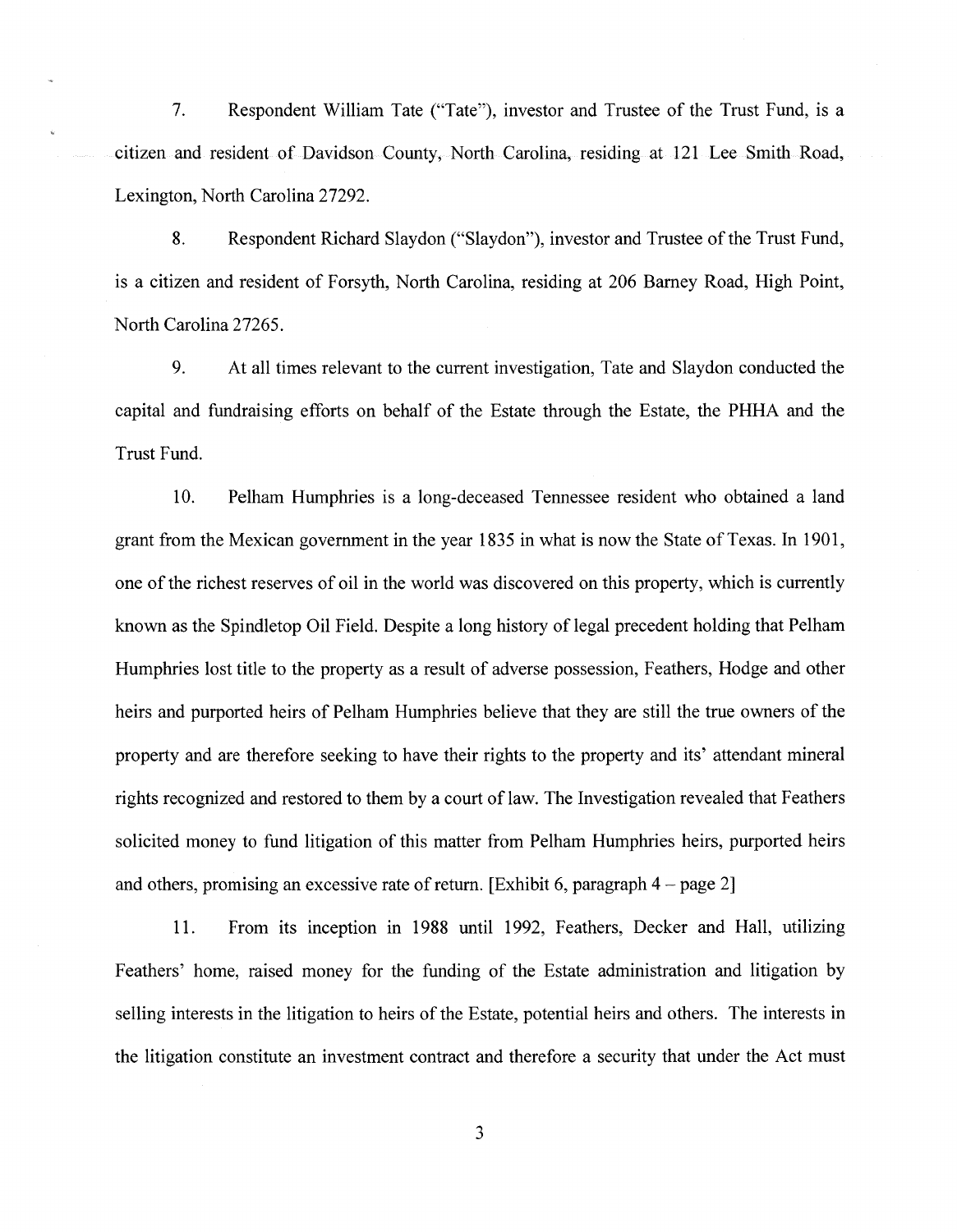either be a covered security, registered for sale in or into Tennessee or must be exempted. The TSD's analysis of the offerings established that the litigation interests being sold by the Estate were not covered securities, were not registered and were not exempted. [Exhibit 6, paragraph 7 page 3]

12. On December 11, 1992, the Estate, through Feathers, entered into a Consent Order ("Order") with the TSD. The Order addressed violations of the Act for the unregistered selling of unregistered securities from and in Tennessee and was binding on the Estate and any representatives or agents thereof. [Exhibit 7]

13. Hodge was not individually a party to the 1992 Order as referenced in paragraph 11 above. On October 17, 2011, the TSD issued a Warning Letter to Hodge as the current, sole Administrator of the Estate. The Warning Letter was hand delivered to Hodge at his deposition on November 1, 2011. [Exhibit 8] At the November 1, 2011 deposition, Hodge denied being told anything about the Order by Feathers or having any knowledge of the Order, even after he became co-administrator of the Estate in 2000. In 2002, after Hodge became a co-administrator, he was told by Feathers that the selling of the certificates in Tennessee had to be stopped. Feathers then arranged for the capital and fundraising to be done from North Carolina.

14. On May 25, 2011, based on a complaint received by the TSD an investigation was commenced into whether or not the Estate was violating the Order that it entered into with the TSD in 1992 by continuing to sell investment certificates representing a financial interest in the outcome of any litigation initiated on behalf of the heirs of the Estate involving the Spindletop Oil Field in Nueces County, Texas.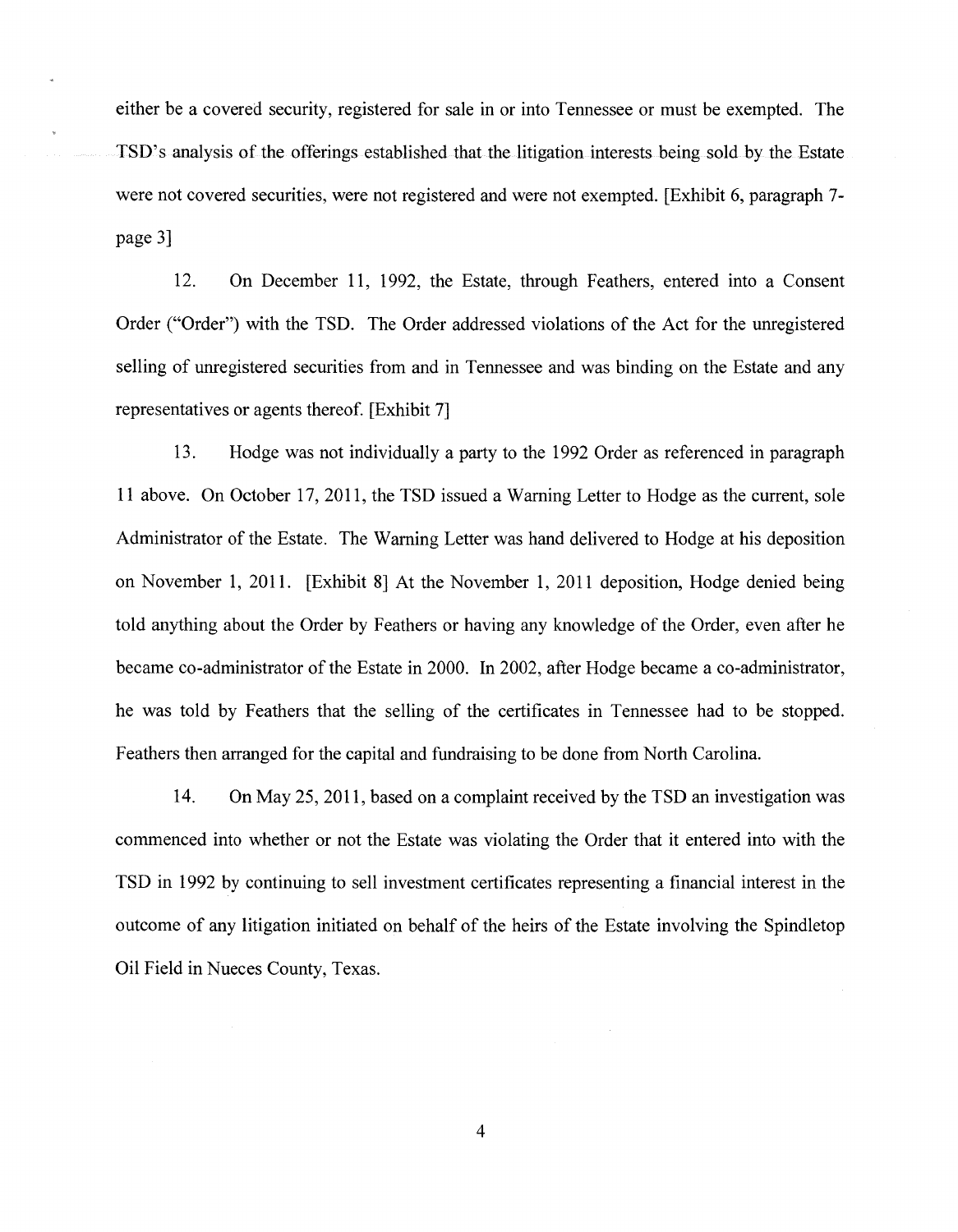15. Tate and Slaydon were appointed, in February 2002, by the Board of Directors ("Board") of the PHHA to be co-Trustees of the Trust Fund. [Exhibit 9, paragraph  $4$  – page 2 and Exhibit 10, paragraph  $6$  – page 2]

16. During the time period of February 2002 to July 2011, both Tate and Slaydon solicited and collected money from heirs of and donors to the Estate and deposited the money into bank accounts set up in the name of the Trust Fund. From July 2011 until December 5, 2011, Tate was the sole Trustee due to Slaydon's retirement and conducted the solicitations and deposits by himself. [Exhibit 9, paragraph  $6$  – page 2 and Exhibit 10, paragraph  $7$  – page 2]

17. In exchange for investment money submitted to the Trust Fund ranging from \$25.00 to \$200.00, the heirs, potential heirs and donors received either an "Investor's Agreement and Certificate" [Exhibit 11], a "Certificate of Donation" [Exhibit 12], a "Participation Certificate" or a "Donor Certificate" (collectively "Certificates") which promised a return ranging from \$2,500.00 to \$30,000.00 for each billion dollars recovered by the Estate as a result of the distribution of the proceeds from the proposed litigation.

18. The Certificates were not registered with the TSD as securities for sale in or into Tennessee at any time. [Exhibit 13, paragraph 5- page 2]

19. From 1988 until 1992, the Estate raised approximately two hundred and ninetyfour thousand dollars (\$294,000.00) from the selling of the Certificates and "donations" to/from heirs, potential heirs and others. [Exhibit 7, paragraph  $8$  – page 2]

20. On or about late 2000/early 2001, a genealogist hired by the Estate to establish the identity of the legitimate heirs of Pelham Humphries filed his official report with the Chancery Court in Carter County, Tennessee, setting out his findings. At this time the lineage and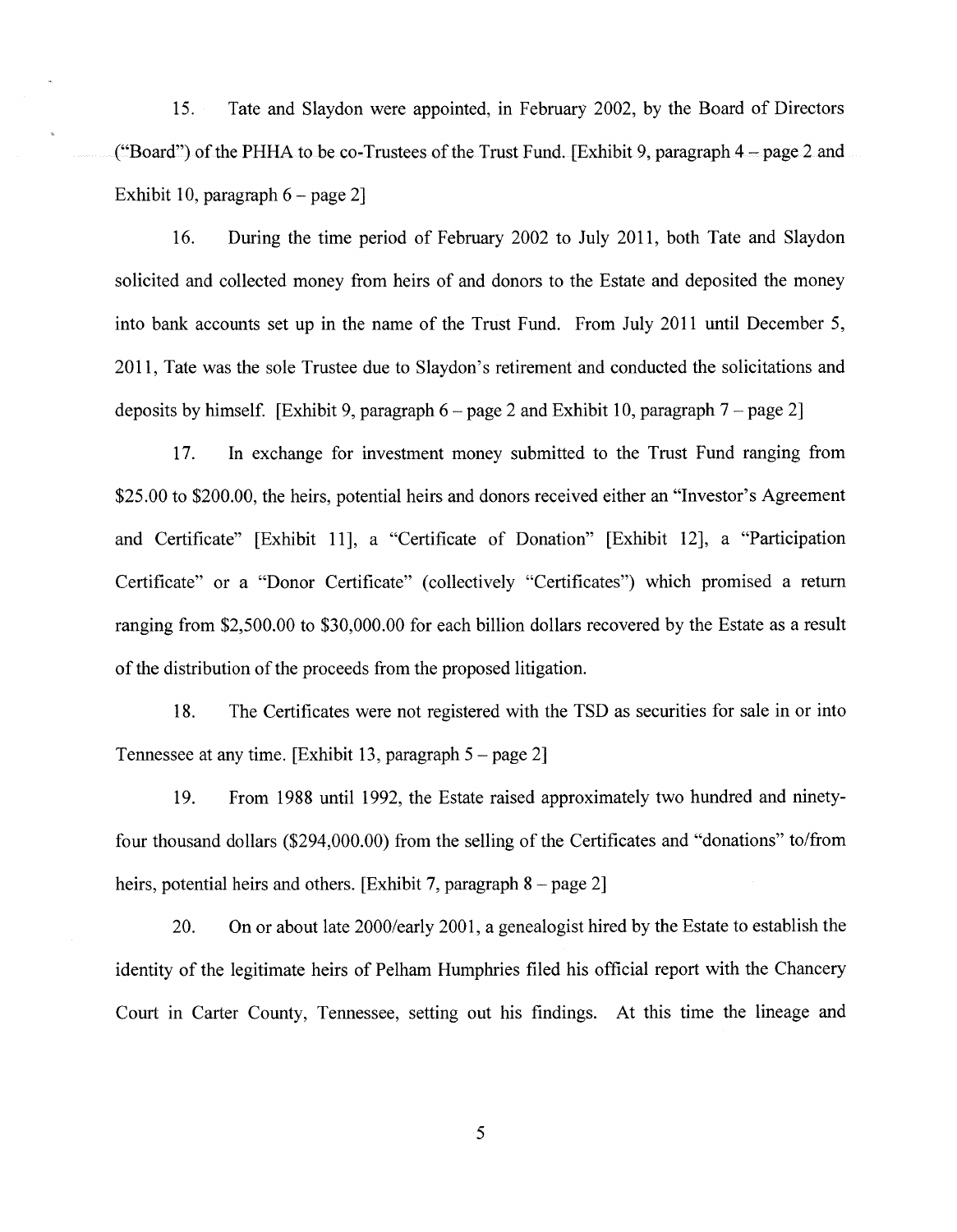identities of the heirs of the Estate were finalized and their number was set at three hundred and thirteen  $(313)$ . [Exhibit 6, paragraph  $15 - page 5$ ].

21. From 2000 until 2011, the Estate raised an additional estimated amount of three hundred and fifty thousand dollars (\$350,000.00) from continued sales of the Certificates and donations to/from the Estate heirs and previous donors. Of the three hundred and thirteen (313) established heirs, one hundred and seventy-nine (179) of them are Tennesseans. According to Slaydon, most of the investors/donors were either heirs or at least at some point thought they were heirs of the Estate and many of them were from Tennessee. The investigation established that at least one Tennessean had been issued a Certificate as recently as 2010, and it is believed that there are many more that will not come forward due to their absolute belief that the litigation is going to be successful and they do not want to jeopardize their investment nor do they believe that the cause is futile. [Exhibit 6, paragraph  $15 - \text{page 5}$  and paragraph  $14 - \text{pages } 4 - 5$ ]

22. As of the appointment in February 2002 of Tate and Slaydon as co-Trustees, the monies received from investors/donors were used to pay the expenses of the administration of the Estate and the expenses of the litigation. Estate and litigation expenses were either: paid by the administrators up front and then reimbursed to the administrators from the Trust Fund; or the invoices for fees/services were submitted to Tate or Slaydon and paid out of Trust fund monies directly to the service provider. On or about late 2006/early 2007 the PHHA approved service payments to Hodge as Administrator of the Estate and to Tate and Slaydon as co-Trustees of the Trust Fund in the amounts of three thousand five hundred dollars (\$3,500.00) per month and five hundred dollars (\$500.00) each per month, respectively. [Exhibit 9, paragraph  $8 -$ page 2 and Exhibit 10, paragraph  $10 - \text{pages } 2 - 3$ ]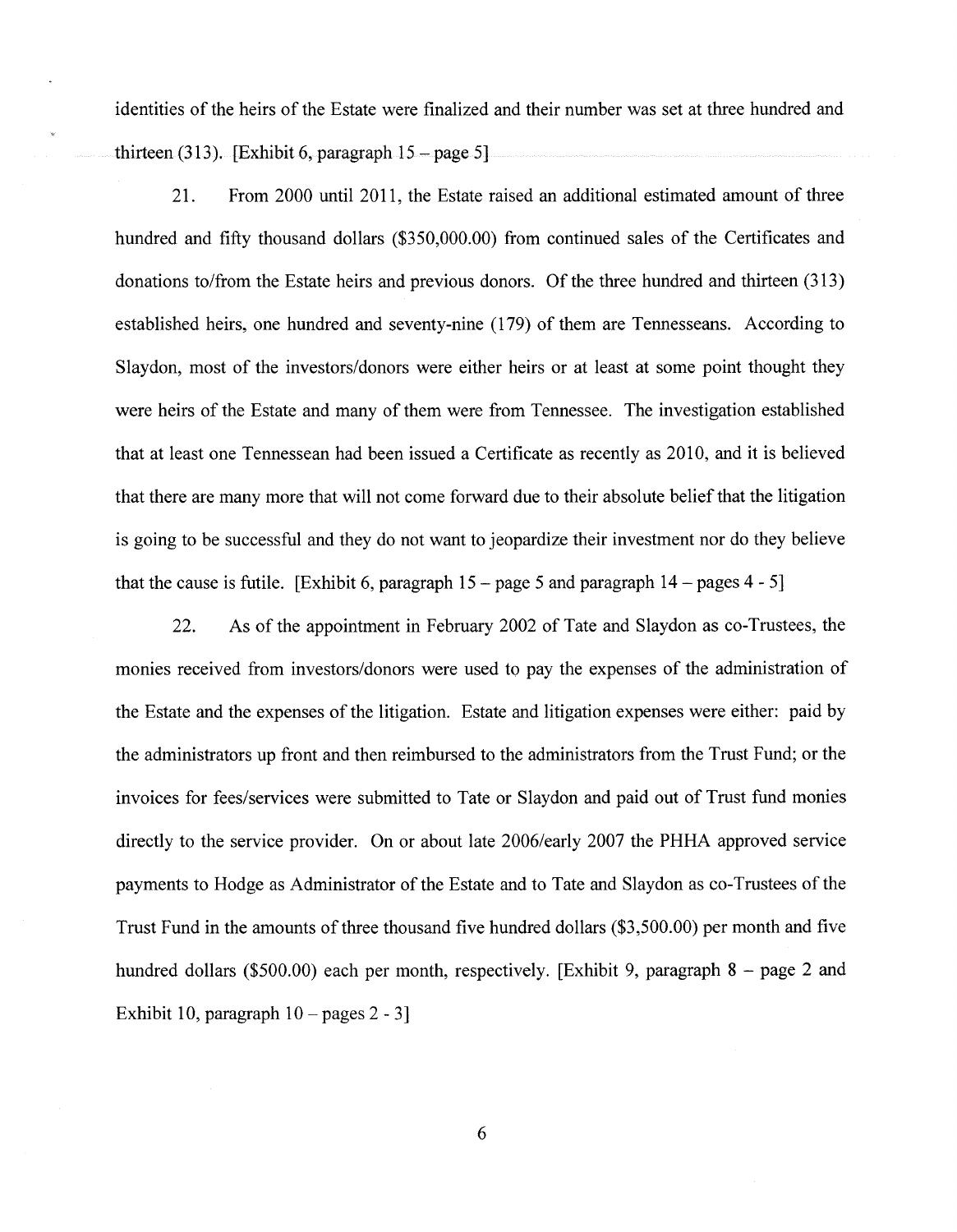23. In January 2011, Hodge instructed Tate and Slaydon to stop issuing Certificates of any kind in exchange for investments/donations, but also instructed them that they could continue accepting donations. Both men continued accepting donations to the Trust Fund until July 2011 when Slaydon retired and Tate continued thereafter until December 5, 2011, when he was notified by Hodge to stop accepting donations, close the Trust Fund bank account and remit all documents and funds back to Hodge. [Exhibit 9, paragraphs  $9 - 10 -$  pages  $2 - 3$  and Exhibit 10, paragraphs  $11 - 12$  – page 3]

#### CONCLUSIONS OF LAW

## *The Violation by the Pelham Humphries Estate, Hodge, Tate and Slaydon of the December 11, 1992 Consent Order Warrants the Issuance of a Cease and Desist Order*

1. The facts as stated above demonstrate that even after the entry of the Consent Order in 1992, the Estate through Respondents, its agents, continued soliciting heirs, potential heirs and others to invest in the litigation involving the Spindletop Oil Fields in Nueces County, Texas. The only things that changed were the identity and location of the individuals doing the majority of the soliciting. The solicitations continued to be: (1) made from Tennessee by Feathers until 2002; (2) made to Tennesseans by Hodge, Tate and Slaydon from 2002 to 2011; (3) made under the auspices of the Estate, a Tennessee court created entity, during the entire period of time; and ( 4) the money collected by the solicitations continued to be spent by the Estate, located in Tennessee.

2. The Commissioner finds that the TSD is authorized to bring this action based on her finding that the action is in the public interest, necessary for the protection of investors and consistent with the purposes fairly intended by the policy and provisions of the Act. In addition, the Commissioner has determined that prior notice of this Cease and Desist Order is not in the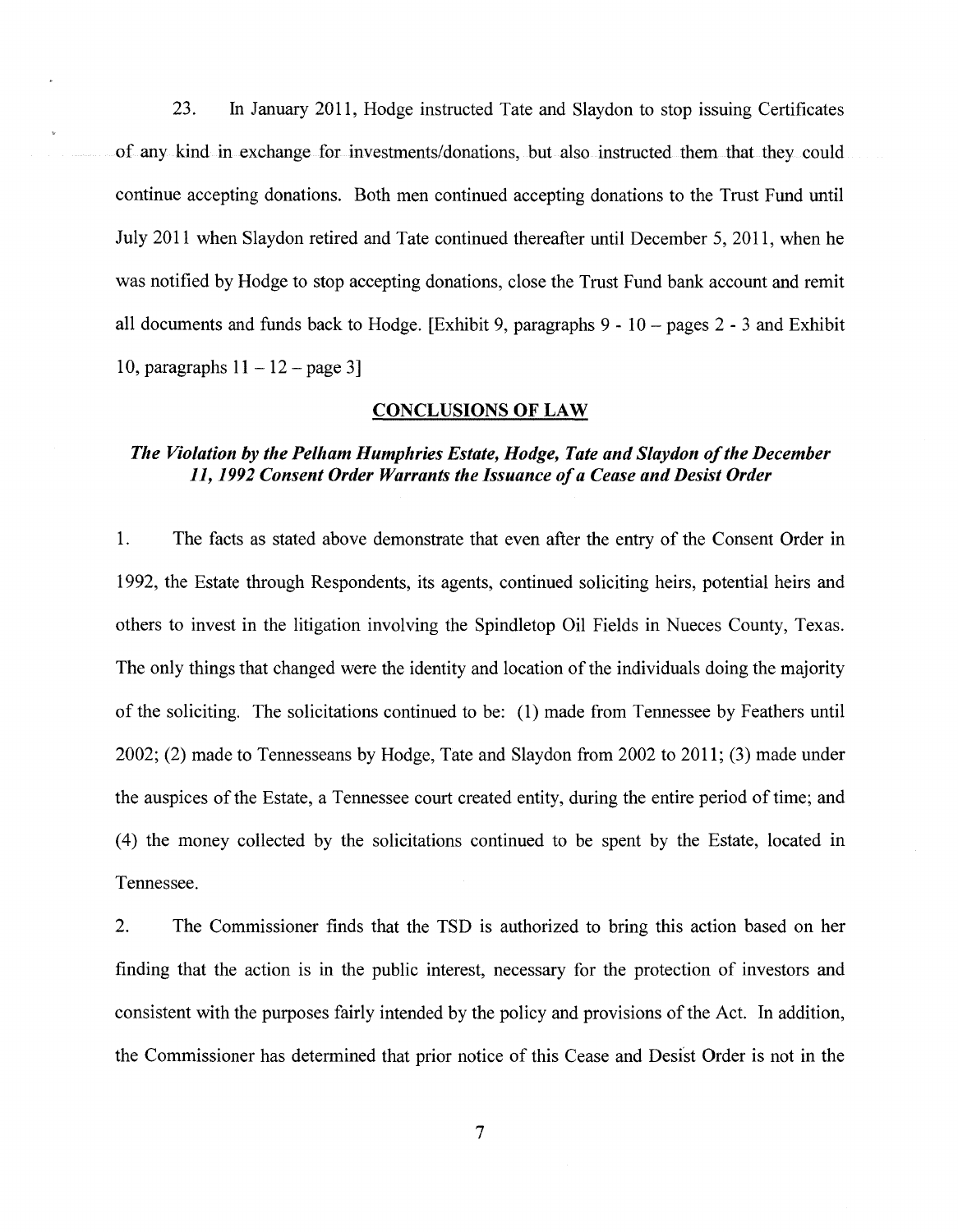public interest and would be detrimental to the protection of investors. TENN. CODE ANN. §§ 48- 2-116(b) and 48-2-116(e)(2)(A). Respondents' continued unlawful conduct necessitates an order to cease and desist all such unlawful activity to prevent the Respondents from simply moving the operation to another location by putting the current Administrator of the Estate and Trustees of the Trust Fund publicly on notice as to the unlawful nature of their conduct on behalf of the Estate.

3. The Respondents's willful violations of the December 11, 1992 Consent Order with the TSD provides adequate grounds under TENN. CODE ANN.§ 48-2-116 for the entry of a Cease and Desist Order requiring them to stop soliciting and selling securities in or into Tennessee in violation of the December 11, 1992 Consent Order with the TSD and the Act.

### *The Pelham Humphries Estate, Hodge, Tate and Slaydon Sold Unregistered Securities*

4. The facts as stated demonstrate that the Respondents offered to sell and sold securities in and into Tennessee that were not registered under the Act, were not covered securities and were not exempted from registration requirements. It is unlawful to sell any security in or into Tennessee unless it is registered under TENN. CODE ANN.§§ 48-2-101 *et seq.,* or the transaction is exempted under§ 48-2-103, or it is a covered security.

5. The Respondents' offers to sell and sales of unregistered securities provide adequate grounds under TENN. CODE ANN.§§ 48-2-104 and 48-2-116 for the entry of a Cease and Desist Order requiring them to stop soliciting and selling securities in or into Tennessee in violation of the Act.

#### **ORDER**

**NOW, THEREFORE,** in consideration of the foregoing, it is **ORDERED** that: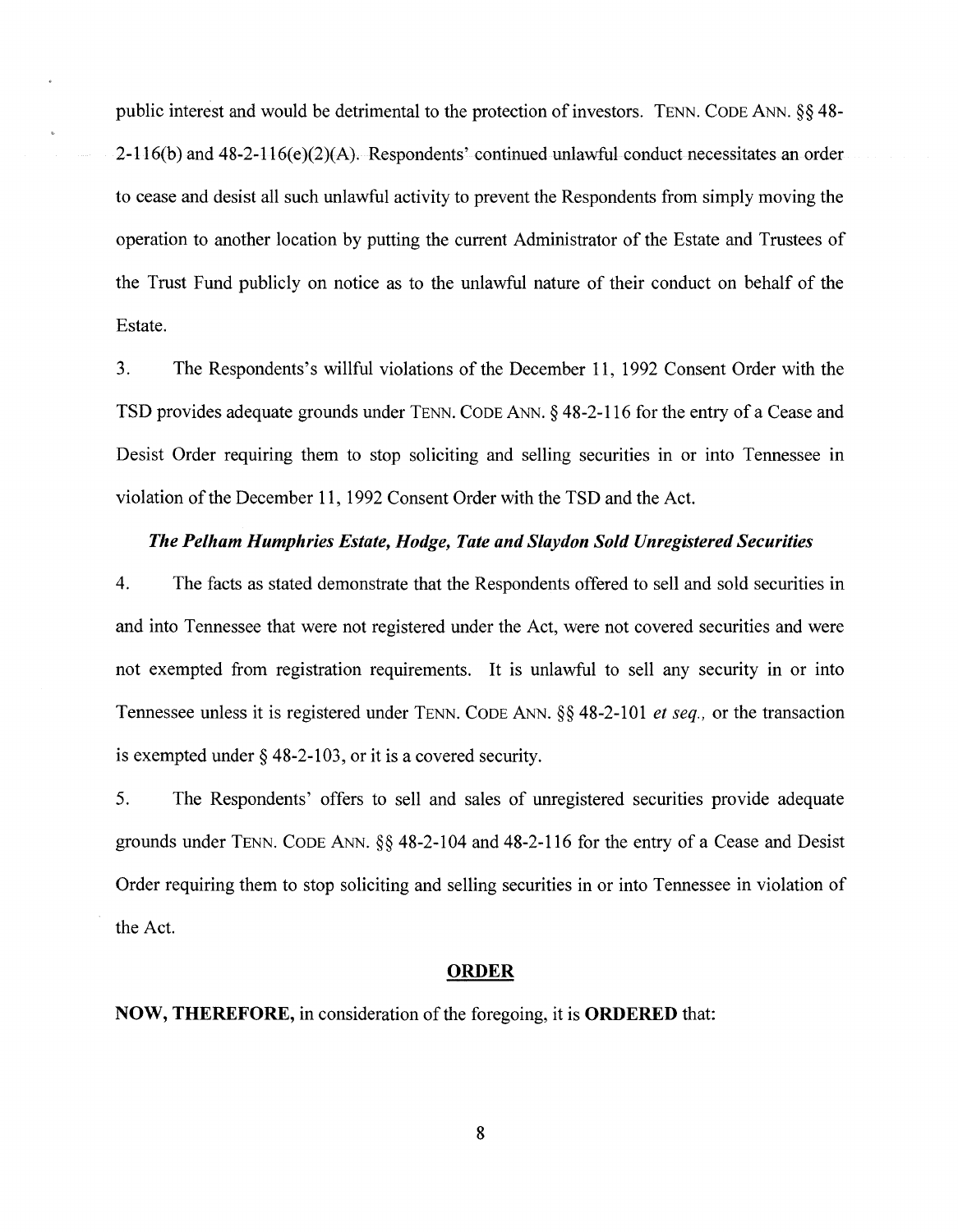1. Respondents the Pelham Humphries Estate, the Pelham Humphries Heirs Association, Inc., the Pelham Humphries Legal Trust Fund (a.k.a. the Pelham Humphries Litigation Trust Fund), Arnold Wayne Hodge, William Tate and Richard Slaydon SHALL COMPLY with the Act and all rules promulgated thereunder;

2. Respondents the Pelham Humphries Estate, the Pelham Humphries Heirs Association, Inc., the Pelham Humphries Legal Trust Fund (a.k.a. the Pelham Humphries Litigation Trust Fund), Arnold Wayne Hodge, William Tate and Richard Slaydon SHALL CEASE AND **DESIST** in any further conduct in violation of the December 11, 1992 Consent Order entered by the Commissioner.

3. Respondents the Pelham Humphries Estate, the Pelham Humphries Heirs Association, Inc., the Pelham Humphries Legal Trust Fund (a.k.a. the Pelham Humphries Litigation Trust Fund), Arnold Wayne Hodge, William Tate and Richard Slaydon SHALL CEASE AND DESIST in any further conduct in violation of the Act's prohibition on the offer or sale of unregistered securities in or into Tennessee.

4. All entities or persons in any way assisting, aiding, or helping the aforementioned Respondents in any of the aforementioned violations of the Tennessee Securities Act of 1980, as amended, TENN. CODE ANN. §§ 48-2-101 *et seq.,* SHALL CEASE AND DESIST all such activities in violation of the Act.

5. This Order to Cease and Desist is not intended to prohibit any lawful conduct in which Respondents might be engaged.

6. Entry of this Order to Cease and Desist shall not in any way restrict the Tennessee Securities Division or the Commissioner of the Tennessee Department of Commerce and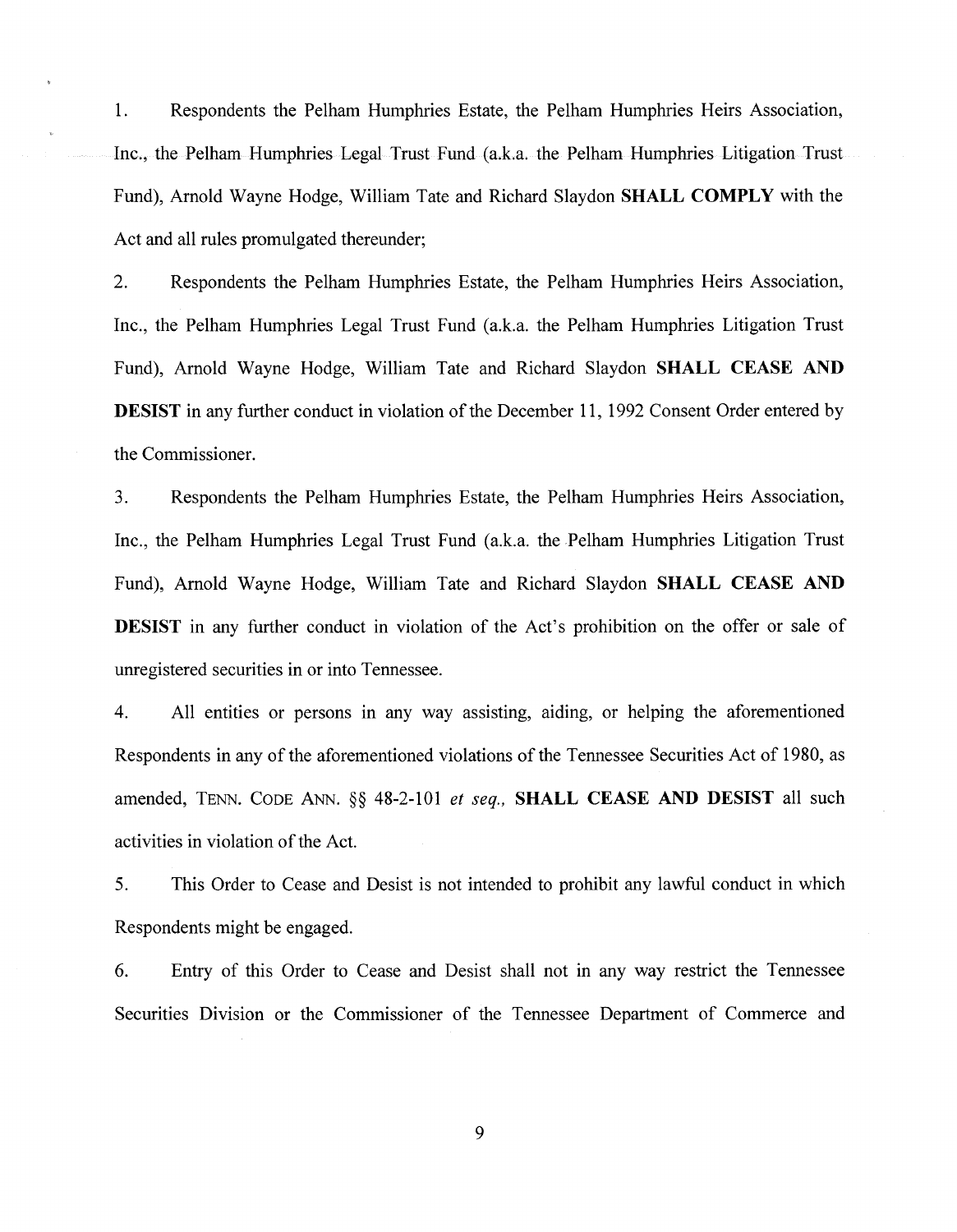Insurance from taking further action with respect to these or other possible violations of the Act, or any of the Rules promulgated thereunder, by Respondents.

7. You are advised that you have the right to an informal hearing before the agency within seven (7) business days of the issuance of this Order to Cease and Desist. The sole issue to be considered is whether the public health, safety or welfare imperatively required emergency action by the agency. If you wish to exercise your right to this informal hearing, please notify:

## DAPHNE D. SMITH ASSISTANT COMMISSIONER FOR SECURITIES STATE OF TENNESSEE DEPARTMENT OF COMMERCE AND INSURANCE DAVY CROCKETT TOWER, 8<sup>TH</sup> FLOOR 500 JAMES ROBERTSON PARKWAY NASHVILLE, TENNESSEE 37243

8. Such request must be received within seven (7) business days from the date of entry of this Order to Cease and Desist.

9. You are advised that you have the right to a hearing as to all matters raised in this Order

to Cease and Desist. If you wish to exercise your right to a hearing, please notify:

## DAPHNE D. SMITH ASSISTANT COMMISSIONER FOR SECURITIES STATE OF TENNESSEE DEPARTMENT OF COMMERCE AND INSURANCE DAVY CROCKETT TOWER, 8<sup>TH</sup> FLOOR 500 JAMES ROBERTSON PARKWAY NASHVILLE, TENNESSEE 37243

10. Such request must be received within thirty (30) days from the date of entry of this Order to Cease and Desist. This Order to Cease and Desist shall become a Final Order thirty (30) days from the date of its entry, unless written notification requesting a hearing is made within that

thirty (30) day period. **ENTERED** this  $\iiint$  day of timbo 2012. Julie Mix McPeak, Commissioner

*'j*